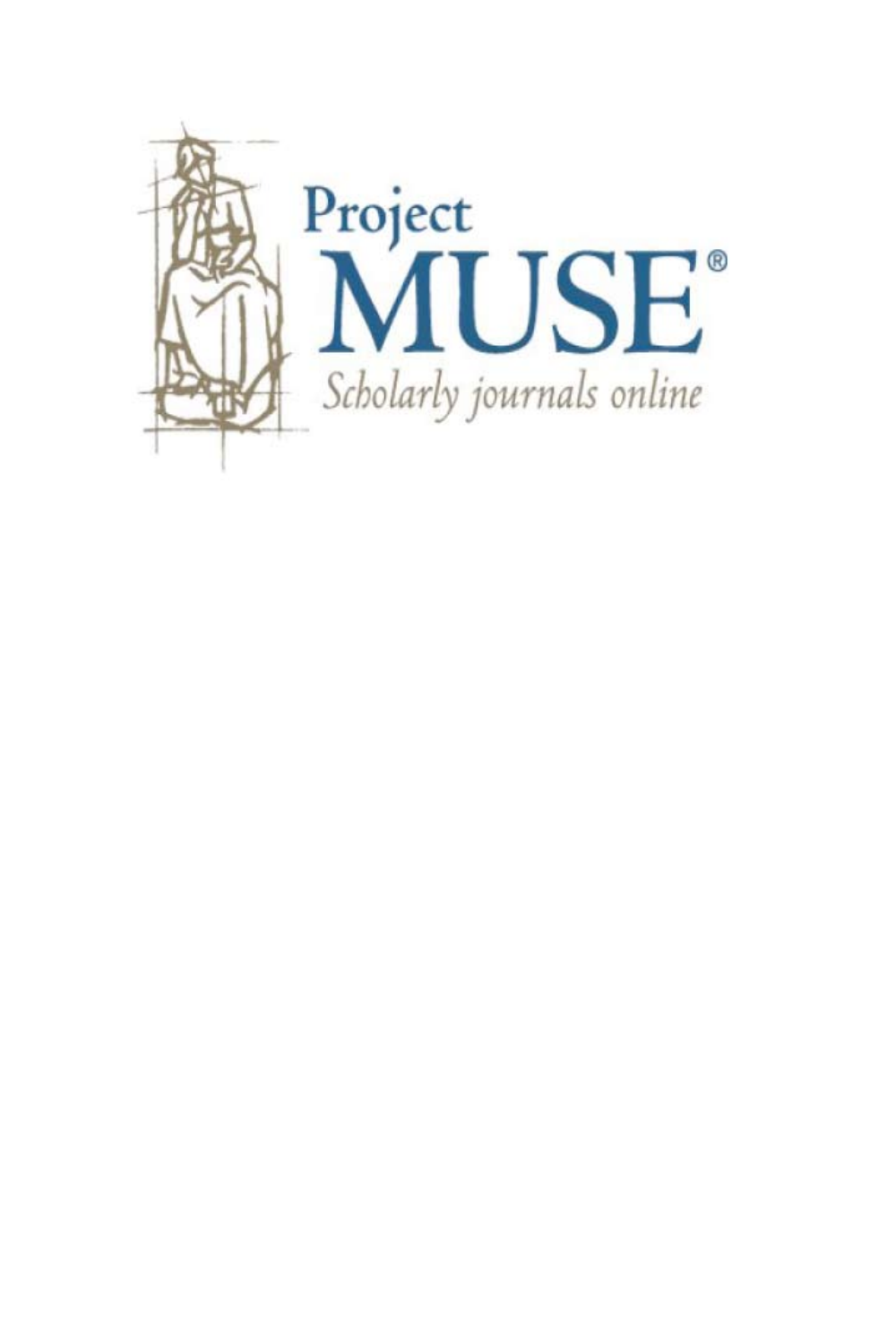## MARTIN J. GLISERMAN

## **The Editor's Farewell**

After being editorially connected to *American Imago* for fifteen years, I decided it was time to pass along the honor and the labor. It has indeed been a privilege to be the fourth Editor in Chief of *American Imago*, following Hanns Sachs, George Wilbur and Harry Slochower.

There are many people to thank–the journal is very much a collective enterprise, the work of a community of generous practitioners and scholars. I have been exceptionally fortunate that over the fifteen years of my involvement with the journal, there has been a basic core of people who have helped me produce issue after issue, specifically co-editors and assistant editors.

 First, Louise J. Kaplan and Donald Moss have been the co-editors of the journal almost from the beginning of my work as editor in chief. Both are exceptional people in their own work as psychoanalysts and writers; both are passionate about ideas, needless to say articulate, and unafraid of discussion or hard work. In addition to reading and commenting on hundreds of articles over the years, both Louise and Donald produced special issues, brought others into doing the same, and discovered new talents to write for the journal. Our monthly meetings to discuss papers were sometimes hotter than the tea Louise offered, nonetheless the work got done, decisions were made, and lasting friendships were forged.

On the front lines I have been equally fortunate in my choices for editorial associates: Katherine Birckmayer has worked for the journal almost from the beginning of my tenure, and Diane Rizzo began about half way through. When I first took the over the work of the journal, when Harry Slochower's health no longer permitted him to, I did everything in each of the dozen steps of the process from logging in submissions and writing acknowledgments to final proofreading of page proofs. So, when I was able to get help, I

*American Imago*, Vol. 58, No. 2, 497–499. © 2001 by The Johns Hopkins University Press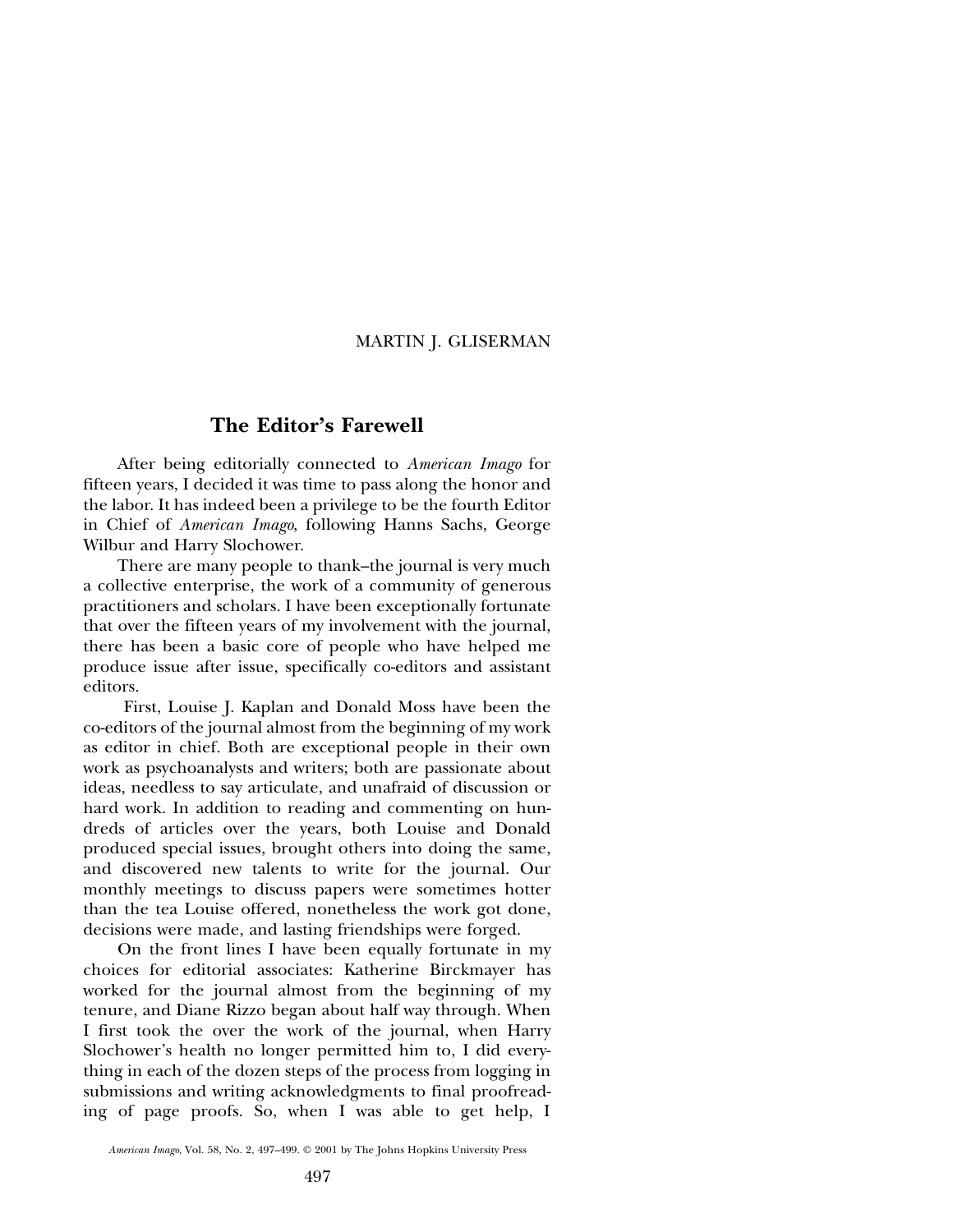appreciated it all the more (and of course admired Harry all the more). The quality of the help from Katherine and Diane has been uniformly terrific. The technical work that goes into bringing an essay into production is labor intensive and painstaking; and the interpersonal work can sometimes be taxing as well–authors are not always easy to work with. The press has acknowledged to me that the editorial work of Katherine and Diane has been excellent; when their work arrives at the press, it is ready to go.

Naturally, I would like to thank Rutgers University for its consistent financial assistance over the years, and particularly the people who have helped secure and maintain it–Richard McCormack, Paul Leath, Barbara Callahan and Richard Foley. And, of course, I want to thank and heap praise on Johns Hopkins University Press, Journals Division, headed by Marie Hansen. I would also particularly like to thank Judy Lerner and Mary Muhler for their excellent support in the production department. It has been a wonderful press to work with, courteous and excellent in all ways. In all the years of working with Johns Hopkins, they always delivered the goods and often did the impossible.

One person who deserves special mention here is Maynard Solomon whom I have thought of as a one person Board of Trustees for the journal. Maynard was able to persuade Louise to take time from her busy professional life to become a coeditor of the journal. Maynard was instrumental in organizing the formal relationship with Johns Hopkins. And, Maynard has always made himself available to consult with me over any of the many issues that arose over the time of my tenure–not only to consult, but to offer excellent advice. He is a true friend of the journal and it has been a rare privilege to know and work with him.

 When Donald Moss decided a few years ago to leave the intense work of being a co-editor, I asked Peter Rudnytsky to help out, as indeed he has. Peter has a long history with the journal and a proven track record of editorial work, so when I decided to step down, I thought of him as a logical choice. I believe his dedication to the journal and his energy will help keep bringing the journal out and bringing it to new audiences.